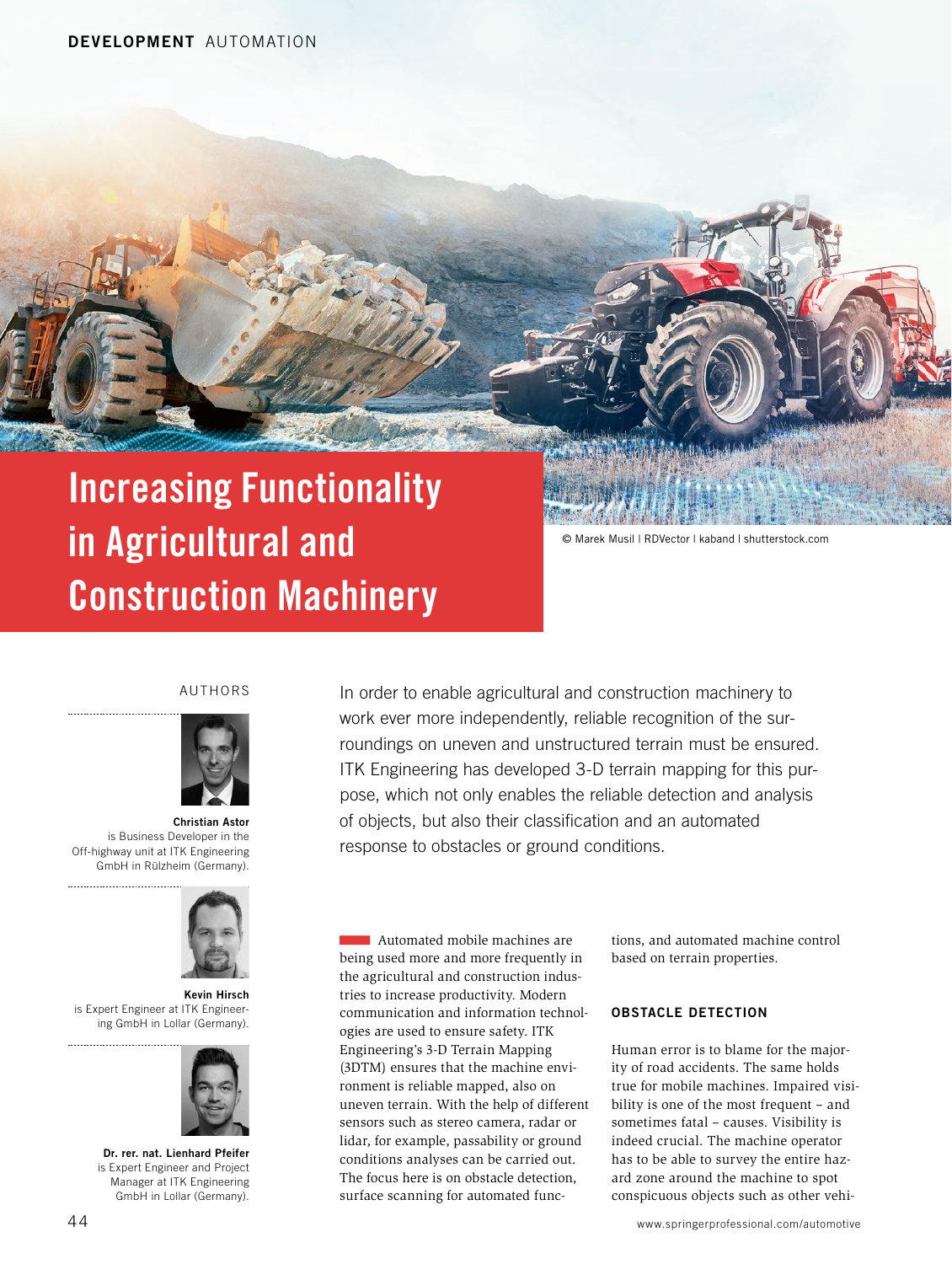cles or barriers as well as less conspicuous personnel – for example, a kneeling worker – in the machine's immediate environment. Additional challenges arise from environmental disturbances such as dust, dirt or fumes.

Conventional solutions rely on cameras and displays to monitor all hazard zones. These systems afford a view of machines' immediate vicinity, but operators have to devote their full attention to the screen while driving and making adjustments to equipment. This can result in excessive demands on the machine operator and thus to reduced performance. Drivers would benefit from a sensor-based system to alert them to persons and objects detected in hard-to-see areas.

Sensor and camera technologies are advanced for such assistance systems. With the right image processing algorithms, they can be tailored to suit the customer's needs and type of mobile machine. While automotive applications frequently operate under the assumption that obstacles or objects are located on a planar surface, mobile machines have to cope with the difficulties of uneven terrain. Different conditions demand different tools to reliably detect obstacles. 3DTM represents such a method, which was explicitly developed for use in uneven terrain, FIGURE 1. It deduces the position of obstacles with great accuracy from a precise approximation of uneven terrain. To do this, it requires input from a 3-D sensor system that suits the use case, for example stereo cameras. Data is sourced from sensors to generate a gridbased survey map in which each 3-D point is plotted to a cell according to its coordinates, FIGURE 2. Mathematical approximations flesh out terrain details such as slopes, inclinations, and elevations. The approximated image of the surrounding terrain and the height of plotted 3-D points provide references for identifying obstacles. The system combines individual points that have been identified as obstacles into larger objects and then calculates their minimum distance from the vehicle.

A data set comprised of identified objects and their immediate surroundings feeds into an object identification procedure that determines their number and type, for example, people, vehicles, animals, or signs. This capability comes courtesy of machine learning or deep



FIGURE 1 Detection and color-coding of obstacles according to their distances from the camera (green: distant objects; red: objects in close range; pedestrians are additionally marked by a white frame) (© ITK Engineering)

learning algorithms that are trained to recognize these types of objects. This means the system can independently determine if an object in the machine's surroundings is for example a person, an animal, or a sign. It draws on the associated image data and clusters of 3-D points to help identify objects. 3DTM supports the machine operator by reliably detecting and analyzing obstacles in the hazard zone, particularly on uneven terrain. That enables safer operation and smoother workflows.

## SURFACE SCAN FOR AUTOMATED FUNCTIONS

In addition to environment and ground detection and analysis, 3DTM can also be used to implement automated functions for mobile machines. Not every vehicle is suitable for every terrain. Some topographies are passable, others are not, depending on the type of machine, attachments, and payload. The vehicle may require adjustments to navigate the terrain, which places an additional burden on the operator who is already occupied with the task of driving.

The possibilities that 3-D terrain mapping provides here are illustrated by the example of a wheel loader with a loaded skip bucket, FIGURE 3: With good knowledge of the elevation profile, the bucket can follow the terrain automatically. This ensures that the material to be transported remains in the bucket even when traveling uphill and downhill. Simple solutions only have one point of

reference – the vehicle's current inclination. The approximated terrain data furnished by the basic 3DTM function is a value-adding asset – it provides far more accurate means of positioning of the skip bucket. The computed surface properties and vehicle speed serve as references to determine when and where to move the bucket. This minimizes latency. It also prevents overshooting when the vehicle travels over a crest because the system factors the upcoming descent into the equation. This adjustment to the bucket's position is more than just a response to the situation at hand. The system automatically anticipates the terrain ahead for the adjustment to be made on the fly, in real time.

Adjusting the bucket's tilt angle is not the only thing 3DTM can do to help the operator. It can also vary the bucket's height to provide the best view in the given situation. Usually, the bucket rides low to afford the operator a good view. Depending on the bucket's size and shape, it may have to be elevated to avoid ground contact when traveling uphill or stopping at the bottom of a hill. The system lifts the bucket only as high as the environment requires. The system can manipulate a machine part position to suit the terrain in many other applications. Thus, adjusting the height and angle of a tractor-mounted field sprayer can also offer added value. Because on uneven terrain, the sprayer can be steadily adjusted with the correct distance to the ground – and this is independent of the position of the tractor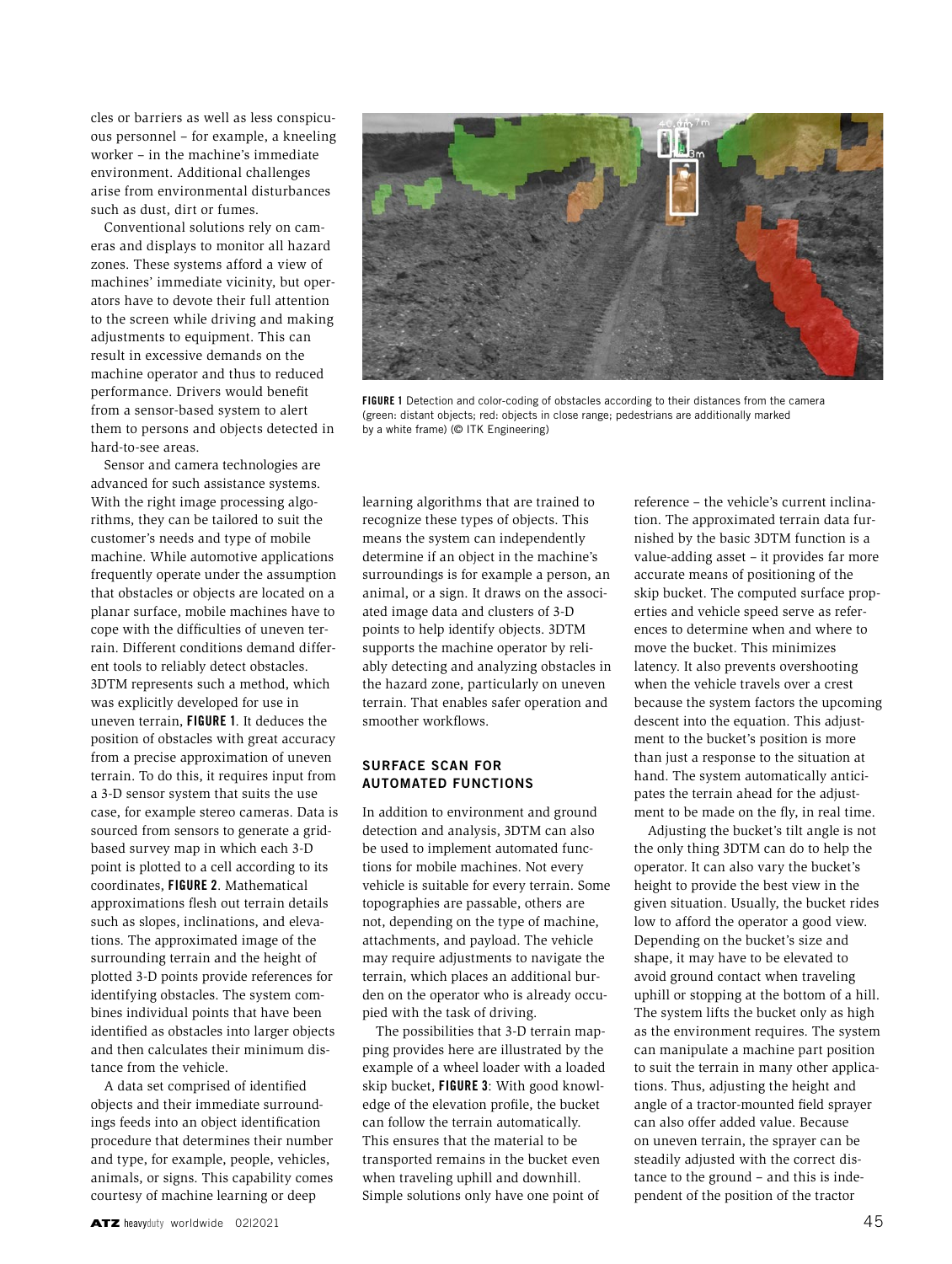

become visible in this way.

FIGURE 2 Different steps for 3DTM (© Florian Müller | Bosch)

itself. Assistance features like these not only add value by bringing the benefits of convenience to drivers of mobile machines. They also help conserve energy. This technology provides the means to predict the hydraulic power requirements in the scenarios described above. When energy demand is a known quantity – that is, when, where, and how much power will be needed – a smart energy management can conserve hydraulic power by drawing on it only when required.

## AUTOMATED MACHINE CONTROL

determined precisely.

For agricultural machinery, the goal of development for uneven terrain is to realize reliable, automated machine control based on 3-D terrain details. In a typical scenario, a baler or forage harvester picks up hay a mower has arrayed in rows called swaths. The machine travels a defined path. Keeping the vehicle in line and on track is also a consistent, protracted task that requires only little concentration on the part of the operator.

This can often lead to fatigue and inattention. The driver also has to monitor other workflows at the same time, which can be distracting and the root cause of handling errors. In this application example, the terrain information can reliably detect the hay swath even in uneven terrain and side slopes and guide the machine or the attachment along the swath.

Farmers already use GPS guidance systems that reference that tractor's position to keep vehicles on track. However, the swath may be off the course, for example



FIGURE 3 The computed surface properties and vehicle speed serve as references to determine when and where to move the bucket (© Salienko Evgenii | shutterstock.com)